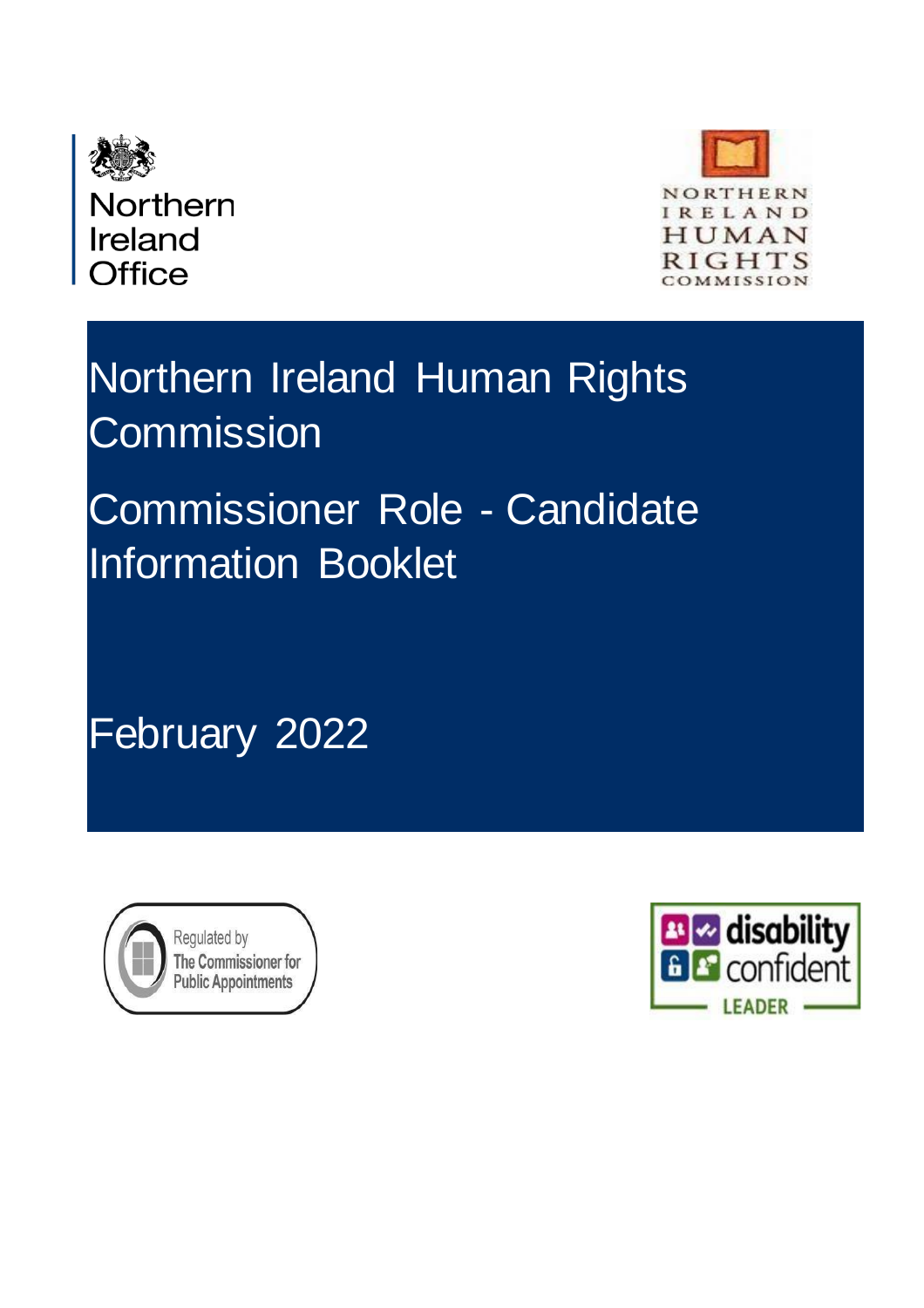## **FOREWORD FROM THE SECRETARY OF STATE FOR NORTHERN IRELAND**

Dear Applicant,

Thank you for your interest in becoming a member of the Northern Ireland Human Rights Commission (NIHRC).

I am seeking an outstanding individual who can make a real contribution to the NIHRC's ongoing work and bring expertise and fresh thinking to some of the challenges in the coming months and years. These include, in particular, the operationalisation of the dedicated mechanism to oversee the commitment to no diminution of relevant rights in Northern Ireland, set out in Article 2 of the Protocol, and the NIHRC's subsequent work in supporting the mechanism's ongoing functions.

The enclosed information will, I hope, answer many of the questions you may have about the role and work of the NIHRC. I will be looking to appoint an individual who can bring vision, influence and innovation to the role; someone who will work collaboratively with a wide range of stakeholders for the benefit of all the people of Northern Ireland.

I welcome applications from all suitably experienced individuals regardless of ethnicity, religion or belief, political opinion, gender, sexual orientation, age, disability and gender. I particularly welcome applications from women, those with a disability and those from a black or ethnic minority background as these groups are currently underrepresented.

I want to encourage the widest possible pool of talent for these important appointments.

## **THE RT HON BRANDON LEWIS CBE MP SECRETARY OF STATE FOR NORTHERN IRELAND**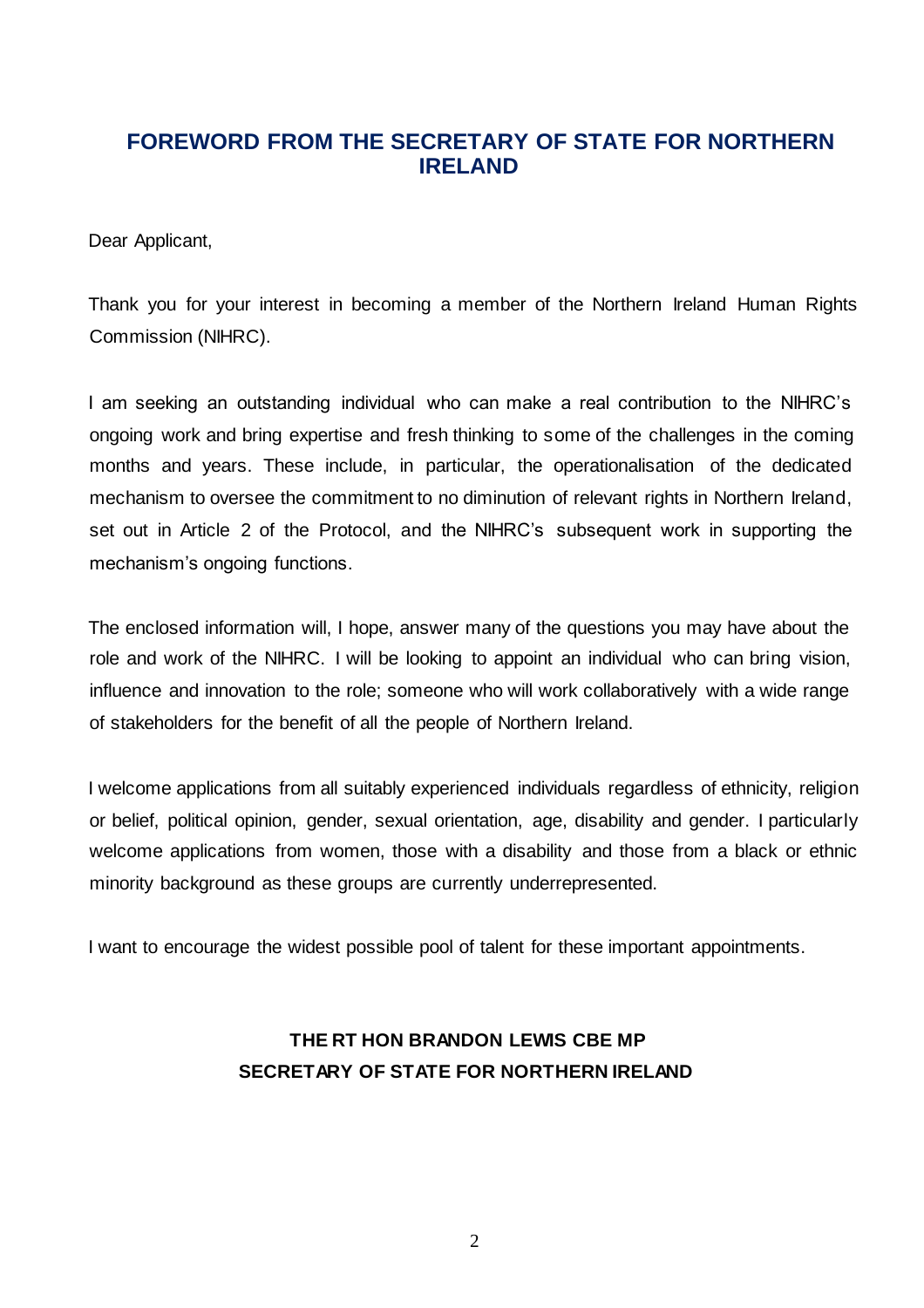#### **Introduction**

You may already have some idea about the important work of the Northern Ireland Human Rights Commission (NIHRC) and the following pages will tell you more about its purpose and the nature of the NIHRC's role.

# **The Northern Ireland Human Rights Commission**

The Northern Ireland Human Rights Commission (the 'NIHRC') was created by the Northern Ireland Act 1998, as part of the Belfast / Good Friday Agreement. Its powers and duties stem from the Northern Ireland Act 1998 and the Justice and Security (Northern Ireland) Act 2007.

The NIHRC was established in 1999. It is a public body independent of Government. It operates as an executive non-departmental public body sponsored by the Northern Ireland Office.

Appointments to the NIHRC are made by the Secretary of State for Northern Ireland. The NIHRC is a national human rights institution with 'A' status accreditation from the United Nations (UN). Its powers are set out in legislation and its responsibilities as a National Human Rights Institution are set out in the UN General Assembly Resolution 48/134 (The Paris Principles).

The NIHRC's functions include keeping under review the adequacy and effectiveness in Northern Ireland of law and practice relating to the protection of human rights and promoting understanding and awareness of the importance of human rights in Northern Ireland. The NIHRC also plays a key role in the dedicated mechanism, established under Article 2 of the Ireland/Northern Ireland Protocol to the Withdrawal Agreement with the European Union, working with the Equality Commission for Northern Ireland and the Irish Human Rights and Equality Commission.

#### **Mission Statement**

The NIHRC protects and promotes the human rights of everyone in Northern Ireland.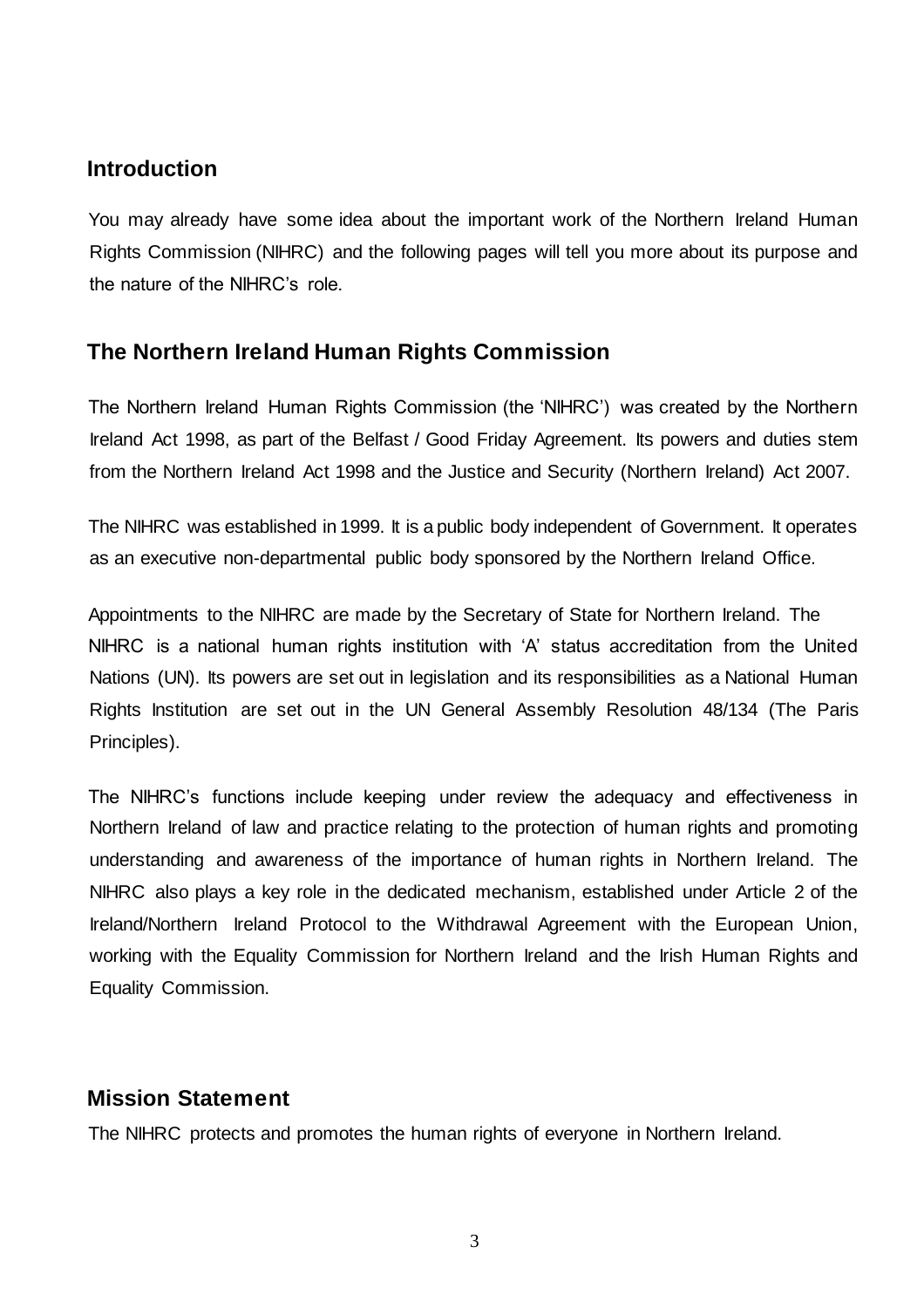#### **Structure**

The Commission is led by a Chief Commissioner with a team of part-time Commissioners. The Commissioners are supported and advised by a small secretariat composed of staff recruited directly by the NIHRC's Chief Executive.

In making appointments to the NIHRC, the Secretary of State for Northern Ireland shall as far as practicable ensure that the Commissioners, as a group, are representative of the community in Northern Ireland. If you would like more information on the NIHRC you can access its website at [www.nihrc.org.](http://www.nihrc.org/)

# **The Role**

A new Commissioner will be appointed alongside the current serving commissioners. Membership of the NIHRC is a challenging and rewarding opportunity which calls for people who have a commitment to human rights.

#### **Key responsibilities:**

All Commissioners will be expected to:

- ensure the Commission fulfils its functions in accordance with its statutory remit as defined in legislation;
- act in a way that promotes high standards of public finance, including the promotion of regularity, propriety and value for money;
- ensure that the Commission's activities are conducted in an efficient and effective manner;
- ensure that strategies are developed for meeting the Commission's overall objectives in accordance with Government's policies and priorities and the wider context;
- monitor the Commission's performance to ensure that it fully meets its aims, objectives and performance targets;
- ensure that the Commission's control, regulation and monitoring of its activities ensure value for money within a framework of best practice, regularity and propriety;
- appoint the Chief Executive should this vacancy arise and ensure that his/her performance is regularly assessed against clear objectives and targets.
- attend Commission meetings regularly; and
- act as representatives of the Commission as required, e.g. at events, seminars or other functions.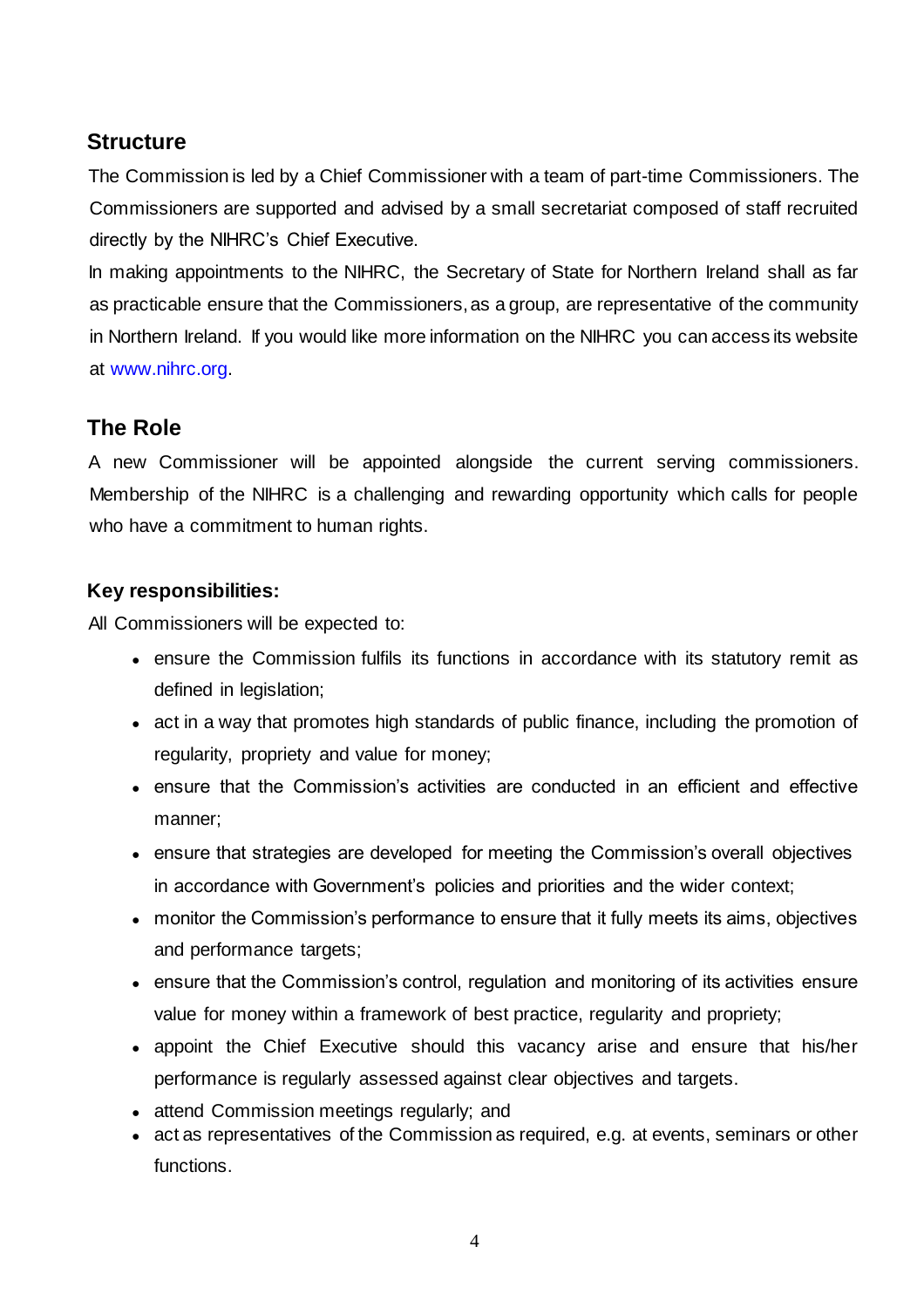# **Person Specification**

An outstanding individual is sought to become a member of the NIHRC. The successful applicant will be someone who has a commitment to human rights. They should have an understanding of and commitment to working in partnership with a wide range of stakeholders and be able to apply personal expertise in contributing to the work of the Commission. They should also be committed to the need for good governance in public bodies.

## **Essential Skills**

Candidates for this role will need to demonstrate:

- the ability to build productive and respectful relationships with fellow Commissioners, senior stakeholders and diverse communities;
- knowledge of human rights law and of the considerations that influence the environment in which the NIHRC works and an ability to make a personal contribution to the work of the Commission;
- the ability to analyse information and exercise judgement across a broad spectrum of policy and high level human rights issues; and
- a reputation for personal integrity, professional conduct and credibility, with an exceptional sense of propriety.

The Assessment Panel will assess your suitability for appointment by comparing the information you give in your CV and personal statement against the essential skills and person specification. You should therefore review the skill requirements as detailed above before preparing your CV and personal statement.

#### **Terms of appointment**

The NIHRC's office is located in Alfred House, Alfred Street, Belfast.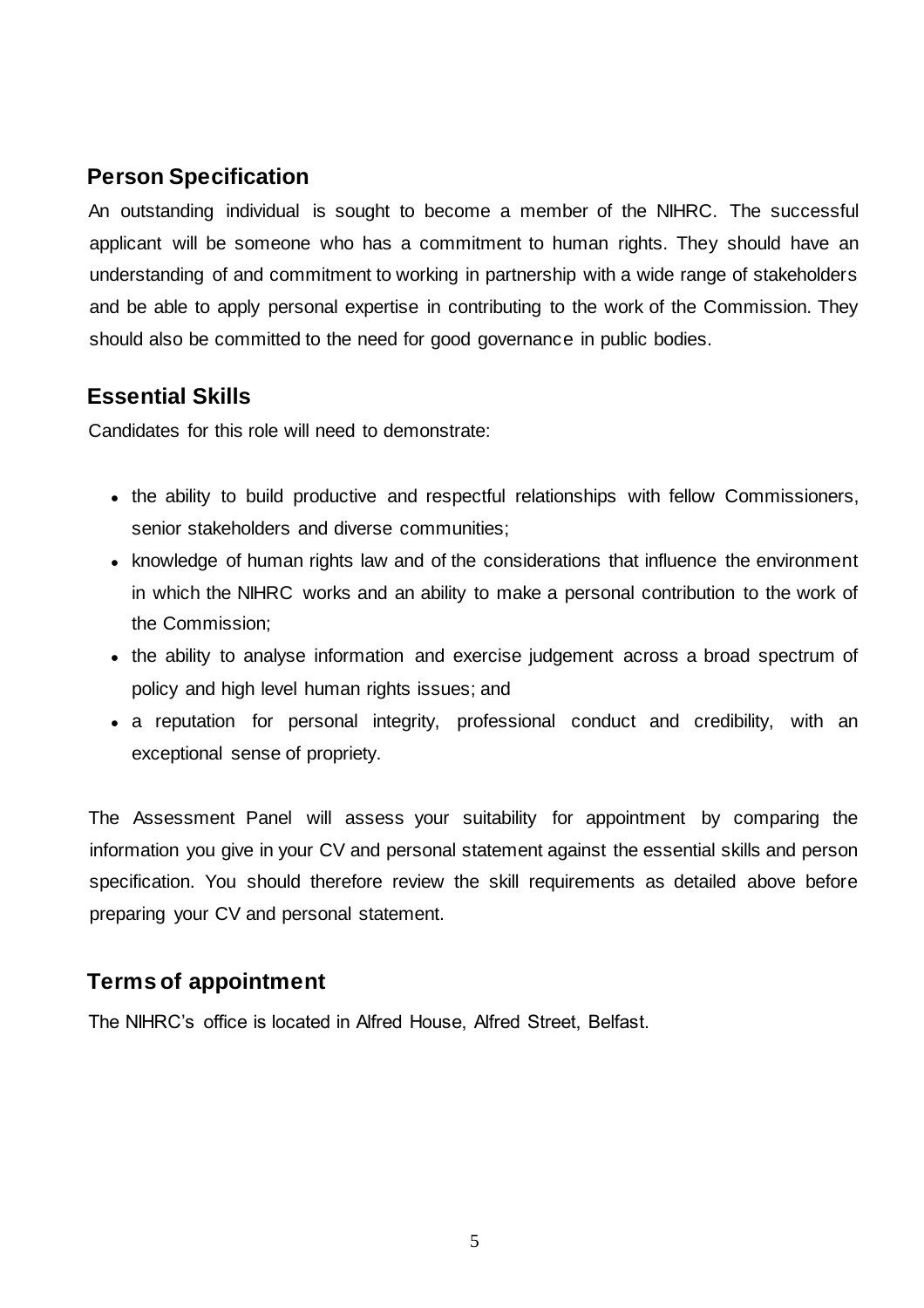Candidates may wish to note:

- the positions are part-time with an expected time commitment on average of three days per month;
- the positions attract an annual remuneration of £7,500 which will be paid in equal monthly instalments;
- travel and incidental expenses will be reimbursed in line with the Commission's travel and subsistence policy;
- these positions are not pensionable; and
- the term of appointment is three years.

#### **Conflicts of interest**

In the interests of transparency and openness, applicants are asked to consider whether their appointment may give rise to a conflict of interest and state this clearly on the application form. You should provide information regarding interests that you, or your immediate family, have that might be construed as being in conflict with the role of Commissioner.

An appointee to a public body could find that matters or incidents which did not previously attract attention could become matters of legitimate public interest once the person concerned holds a public appointment. Actual or perceived conflicts might include, for example, a situation where a candidate has interests in an organisation that might benefit from a contract with the Northern Ireland Human Rights Commission or there may be issues in your personal or professional history (including any convictions or bankruptcy) that could, if you were appointed, be misconstrued, cause embarrassment to Ministers or the Commission or cause public confidence in the appointment to be jeopardised. It is important that you bring them to the attention of the Advisory Assessment Panel and provide details of the issue(s) in your application.

In considering whether you wish to declare any issues, you should also reflect on any public statements you have made, including through social media and blogs. Due Diligence may be carried out on any publicly available information and shared with the Advisory Assessment Panel and Ministers. The panel may explore any issues you declare with you before they make a recommendation on the appointment.

6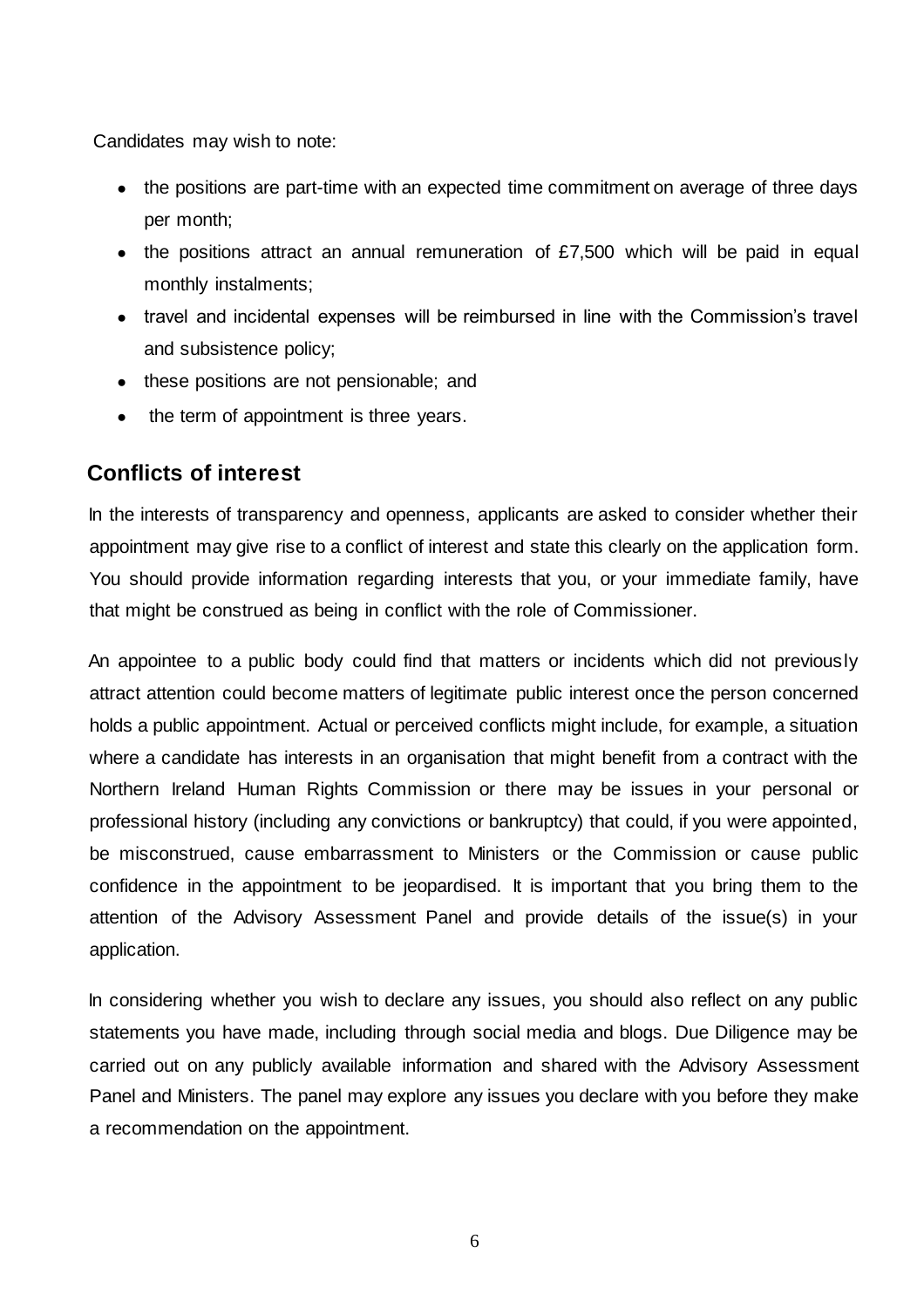A potential conflict will not necessarily preclude an individual from appointment but candidates must be prepared to have this explored during the recruitment process and before an appointment is confirmed.

#### **The Seven Principles of Public Life**

It is important that all public appointees uphold the standards of conduct set out in the Committee on Standards on Public Life's Seven Principles of Public Life. A copy of the principles is appended at **Annex A.**

#### **How to apply**

The appointment process will be conducted in accordance with the Governance Code for Public Appointments and is regulated by the Commissioner for Public Appointments (OCPA). The Northern Ireland Office is committed to the principle of public appointments on merit with independent assessment, openness and transparency of process and to providing equal opportunities for all.

All applications received by the closing date will be acknowledged and put before a duly constituted Advisory Assessment Panel including an independent member. The Panel will in due course make recommendations to the Secretary of State for Northern Ireland who may wish to meet candidates before deciding whom to appoint.

Application packs are available from the Cabinet Office's Public Appointments website at: <http://publicappointments.cabinetoffice.gov.uk/>[.](http://publicappointments.cabinetoffice.gov.uk/) 

Unfortunately, we cannot issue or accept hard copy applications due to remote working restrictions.

**Completed applications should be sent by email to NIHRC2022@nio.gov.uk by the closing date of 6 March 2022.** 

Please enclose with your application: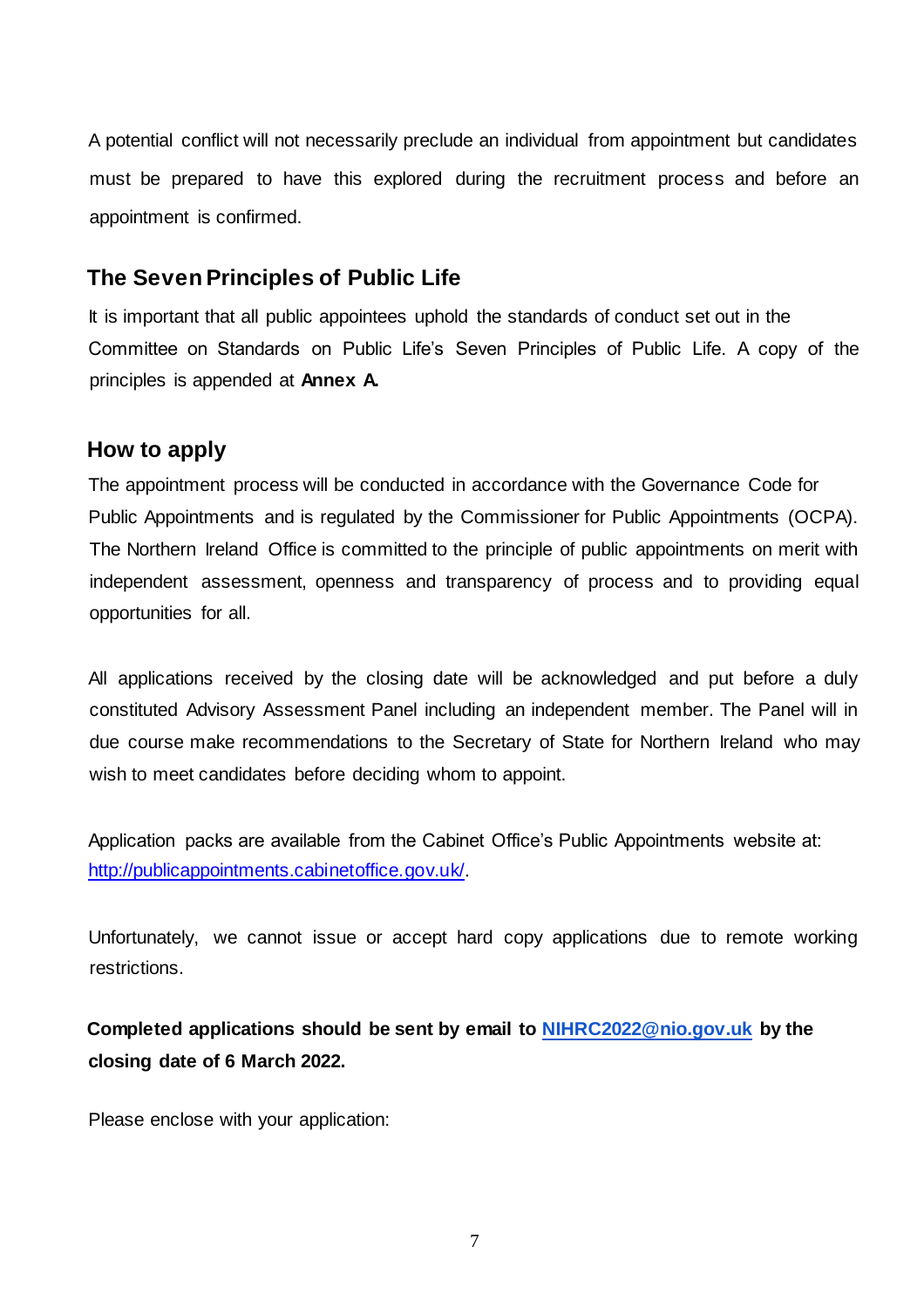- the completed application summary form, including your personal statement (of no more than two sides of A4) summarising your proven ability related to the person and job specifications. Your supporting statement should provide specific and detailed examples to demonstrate how you meet the essential criteria (including what you did to achieve a specific result);
- Political and Equality & Diversity Monitoring Questionnaires; and
- a full CV (including education and professional qualifications, career history, and relevant achievements and responsibilities).

#### **Process**

It is expected that candidates selected at shortlisting stage will be interviewed by the Panel in **April 2022** but this timescale may change at short notice. Interviews will be held remotely by video conferencing. If you require any further information about the application process you should contact the competition coordinator by email at **NIHRC2022@nio.gov.uk.**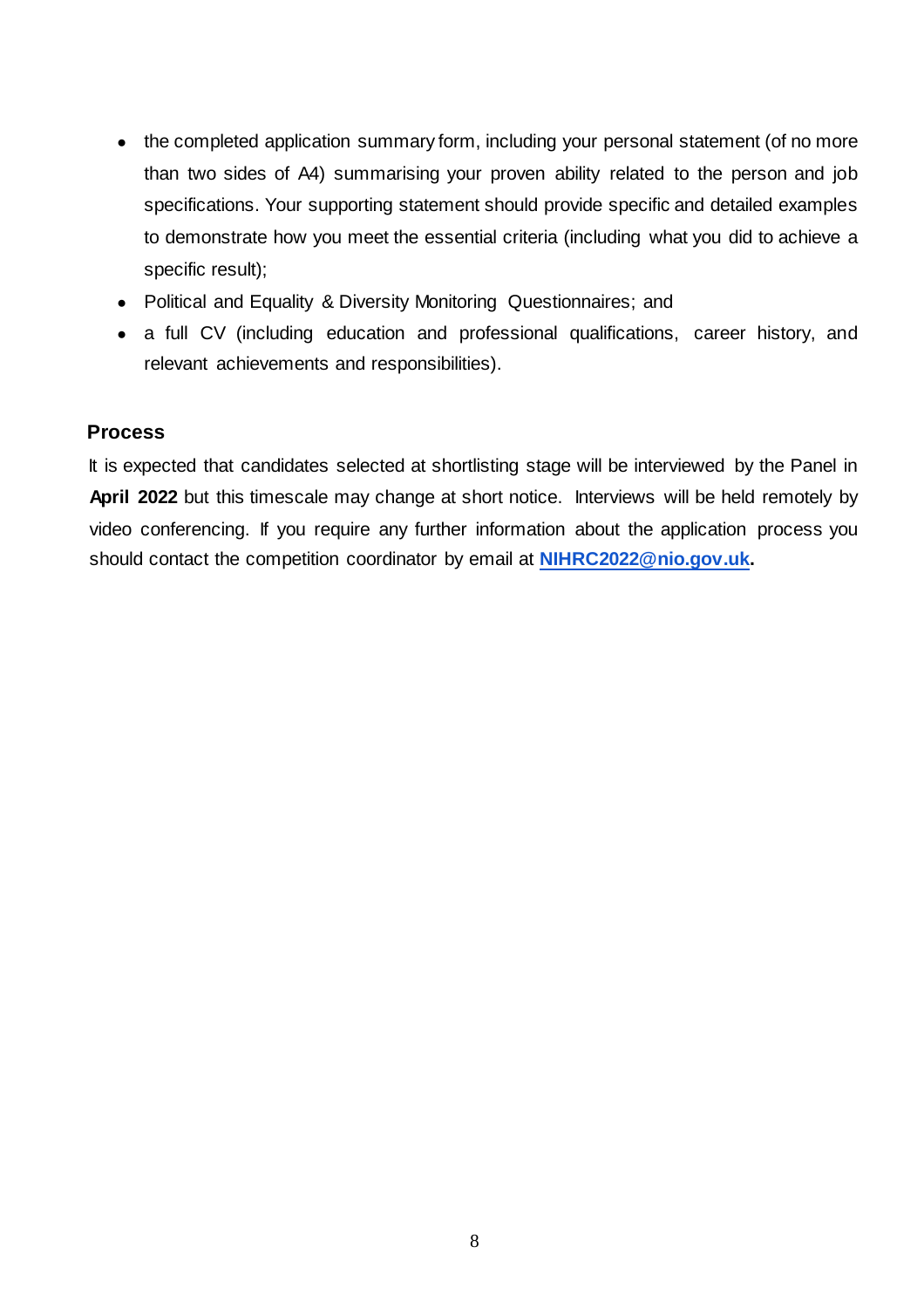#### **DISABILITY CONFIDENT - OFFERING AN INTERVIEW TO PEOPLE WITH A DISABILITY**

As a Whitehall department, the Northern Ireland Office has adopted the Department for Work and Pensions sponsored Disability Confident scheme, which has replaced the Guaranteed Interview Scheme or Two Ticks scheme that was widely used in Great Britain.

Disability Confident is a voluntary scheme that supports the Government's commitment to halve the employment gap between disabled and non-disabled people by encouraging employers to think differently about disability and to take positive action to improve how they attract, recruit and retain disabled workers. We will make reasonable adjustments to help you attend your interview. You may wish to contact the competition coordinator (see contact details above) about your individual requirements should your application proceed to this stage in the process.

We will also offer an interview to a fair and proportionate number of disabled applicants that meet the minimum criteria for the job - you must be able to provide sufficient evidence to demonstrate relevant skills and experience for each of the selection criteria set out in the essential skills section. This does not mean that all disabled people are entitled to an interview. The aim of this commitment is to encourage positive action for disabled people, encouraging them to apply for positions in public life by offering them the assurance that, should they meet the minimum criteria as advertised for the position, they will be given the opportunity to demonstrate their skills, talent and abilities at the interview stage.

It is important to note that in certain recruitment situations such as an urgent appointment or if we receive a higher volume of applications that far exceeds the number of those expected then we may need to limit the overall numbers of interviews offered. This will include the number of interviews offered to disabled people that meet the minimum criteria for the job. If you have a disability and require reasonable adjustments then you may wish to contact the competition coordinator about your requirements at the interview stage should you proceed in the process.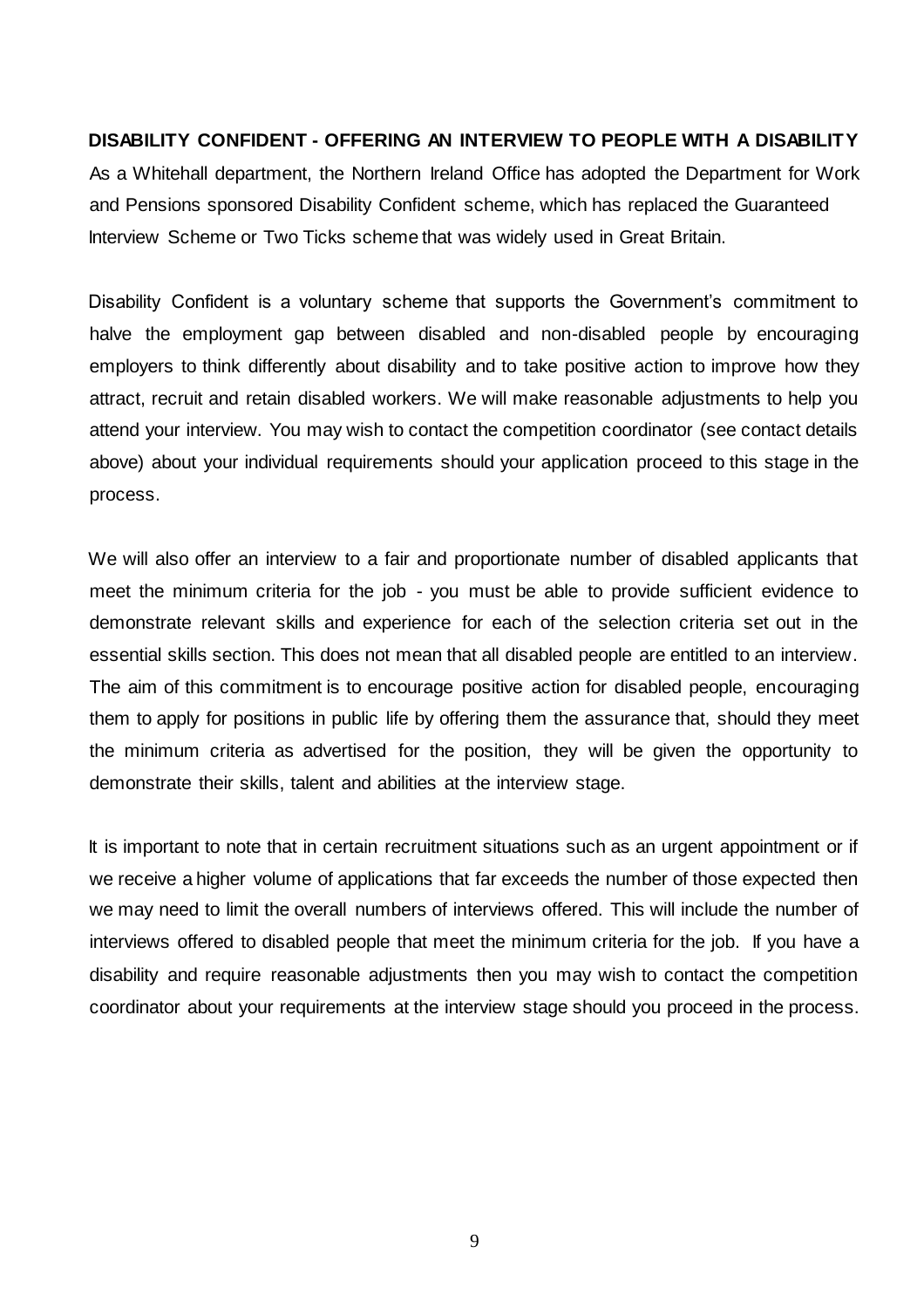### **Complaints**

If you feel that you have any complaint about any aspect of the way your application has been handled, we would like to hear from you. In the first instance please e-mail the competition coordinator at **NIHRC2022@nio.gov.uk.** 

Complaints must be received by the competition coordinator within 1 calendar month from the issue or after the campaign has closed, whichever is the later. Your complaint will be acknowledged within 2 working days of receipt and answered as quickly and clearly as possible; at the most within 20 working days of receipt. If this deadline cannot be met we will inform you why this is the case and when you can expect a reply.

If, after receiving our response you are still not satisfied, you may contact the Commissioner for Public Appointments:

The Commissioner for Public Appointments Room G/8, Ground Floor 1 Horse Guards Road London SW1A 2HQ Tel: 0207 271 0849

The Commissioner for Public Appointments regulates and monitors appointments to public bodies to ensure procedures are fair. Information about the Commissioner's policy and manner in which complaints are investigated are set out in the Commissioner's leaflet *Your Guide to Making a Complaint about a Public Appointments Process.* More information about the role of the Commissioner and their Code of Practice is available from website address: <http://publicappointmentscommissioner.independent.gov.uk/>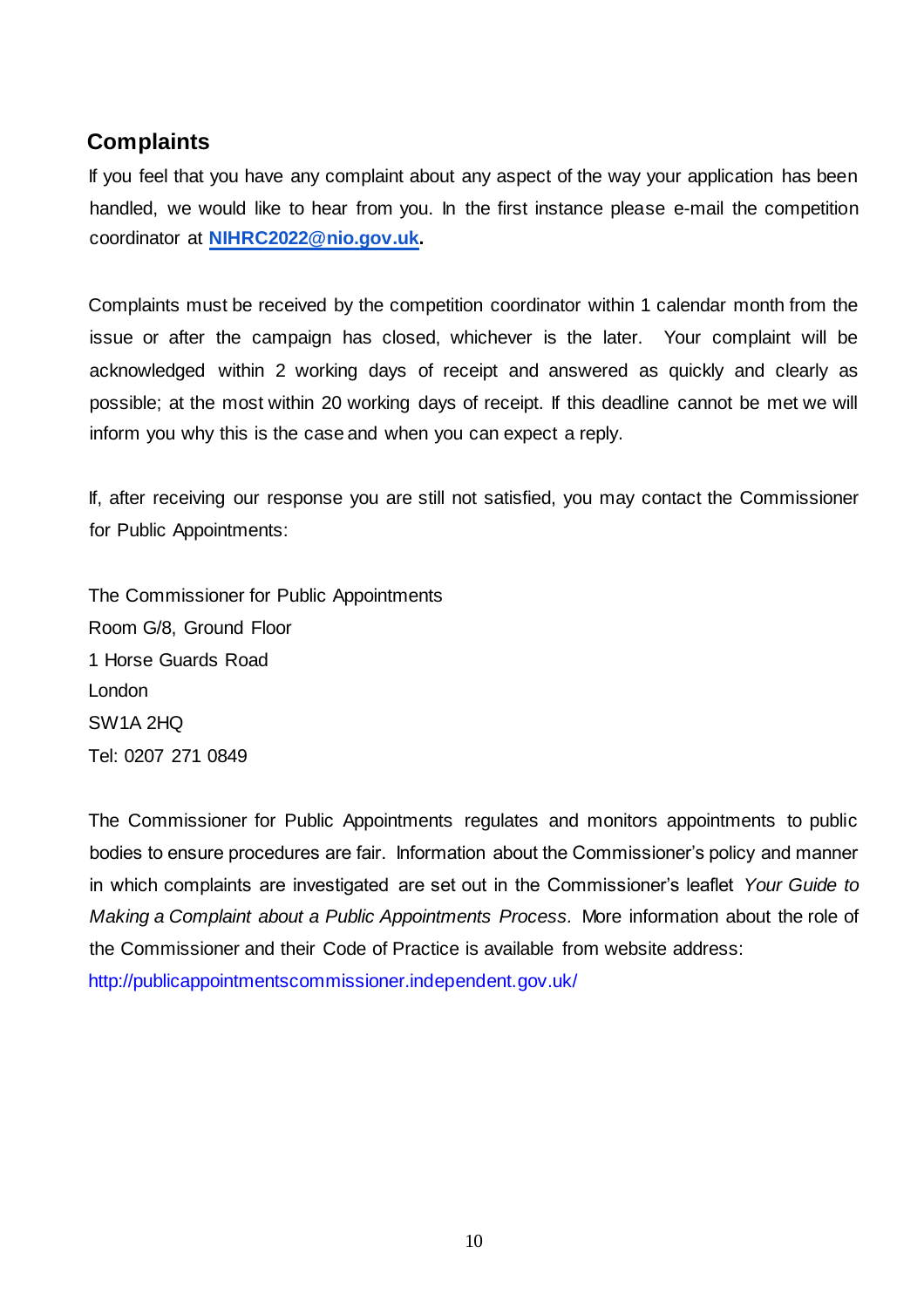#### **Use of your personal information**

Your personal information will be held in accordance with GDPR and all relevant data protection legislation. You will not receive unsolicited paper or electronic mail as a result of sending us any personal information. No personal information will be passed on to third parties for commercial purposes. When we ask you for personal information, we promise we will:

- only ask for what we need and not collect too much or irrelevant information;
- ensure you know why we need it;
- protect it and insofar as is possible, make sure nobody has access to it who shouldn't;
- ensure you know what choice you have about giving us information;
- make sure we don't keep it longer than necessary; and
- only use your information for the purposes you have authorised.

We ask that you:

- give us accurate information;
- tell us as soon as possible of any changes; and
- tell us as soon as possible if you notice mistakes in the information we hold about you.

The Commissioner for Public Appointments regulates and monitors appointments to public bodies to ensure procedures are fair. We are required by the Commissioner for Public Appointments to retain information about the people who apply for public appointments within their remit, and make this information available to them for audit purposes, if requested to do so. Information you provide in your application may therefore be made available to the Commissioner for Public Appointments and the Commissioner's auditors on a confidential basis in order to help fulfil the Commissioner's formal complaints investigation role and for audit purposes.

Our data protection policy is in line with the requirements of GDPR and data protection legislation and the requirements of the Governance Code on Public Appointments. The Commissioner's requirements relating to the information we collect about applicants are set out below:

• your initial contact details, including your name and address may be held by the Northern Ireland Office for a period of at least 2 years.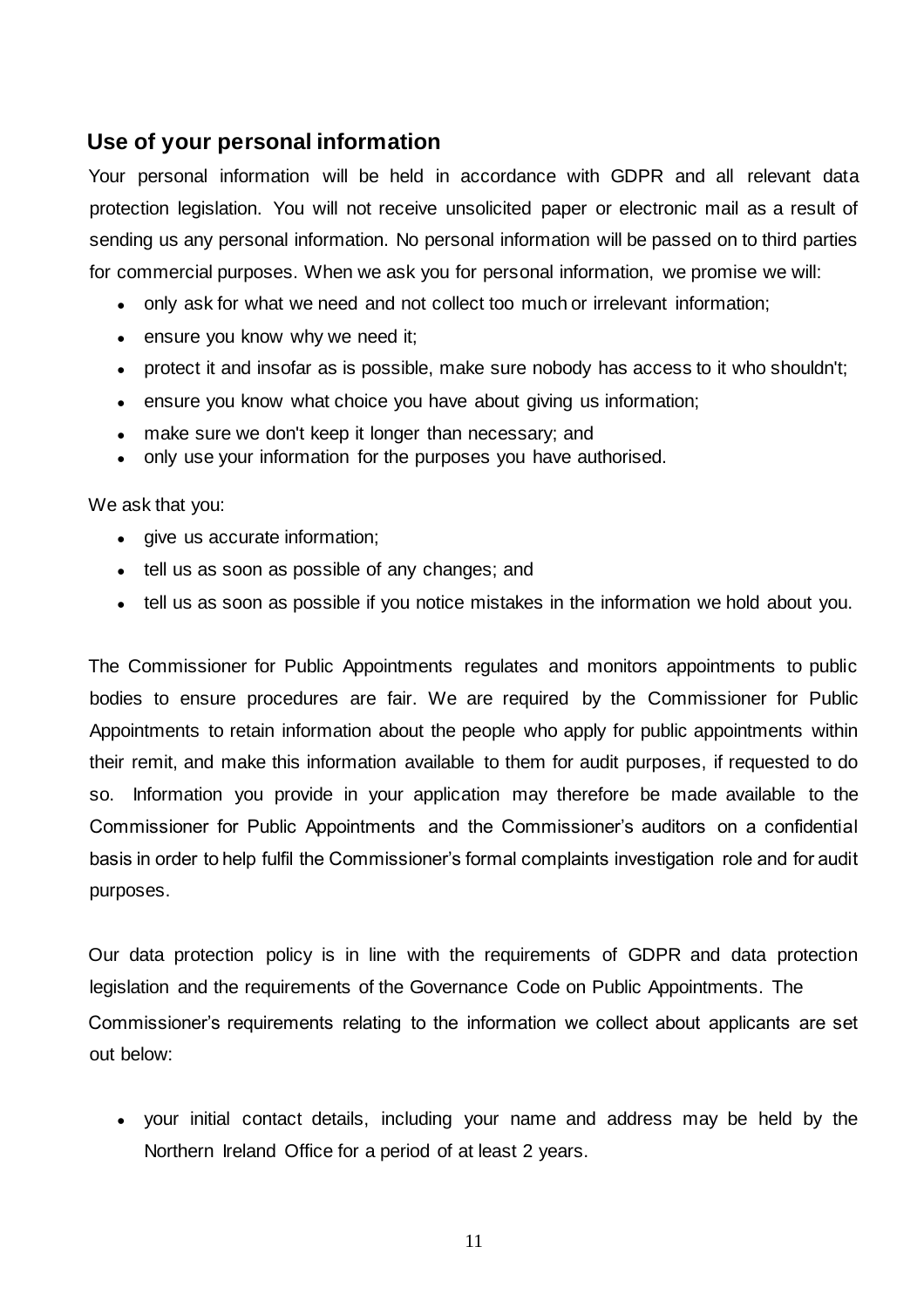- if you submit an application form, then for audit purposes, the form and any supporting documentation will be retained for at least 2 years.
- information held electronically, including your monitoring information may also be held for at least 5 years.

If you would like these details to be removed from our records as soon as this recruitment exercise is complete, please inform the competition coordinator via the email address to which you sent your application.

# **Equal and diversity monitoring information**

This information is not used in the selection process. It will be removed on receipt and is not seen by the panel assessing your application. We use this information to monitor the diversity of candidates we attract and those we appoint.